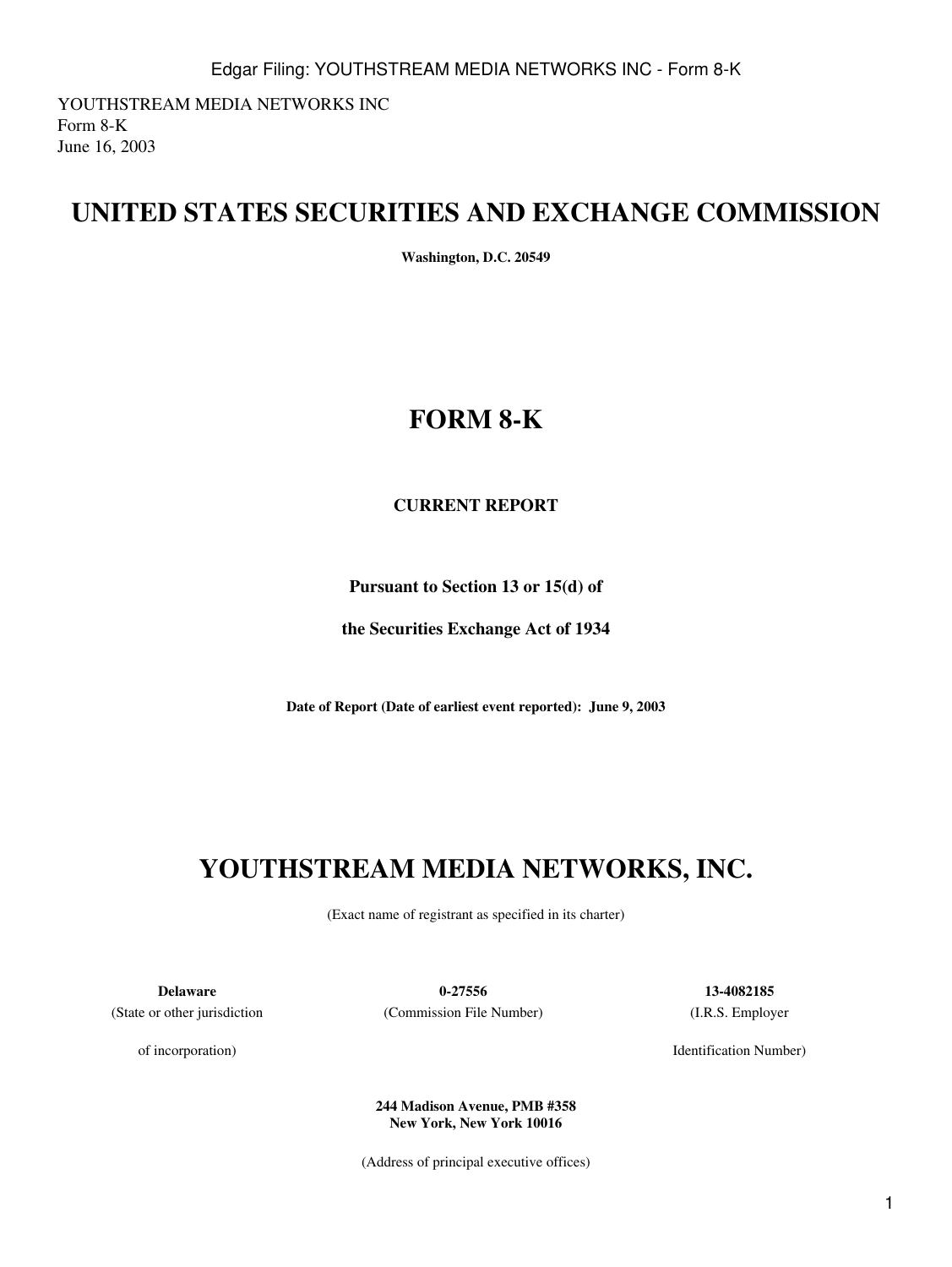## Edgar Filing: YOUTHSTREAM MEDIA NETWORKS INC - Form 8-K

Registrant s telephone number, including area code: **(212) 622-7300** 

#### **Not applicable**

(Former name or former address, if changed since last report.)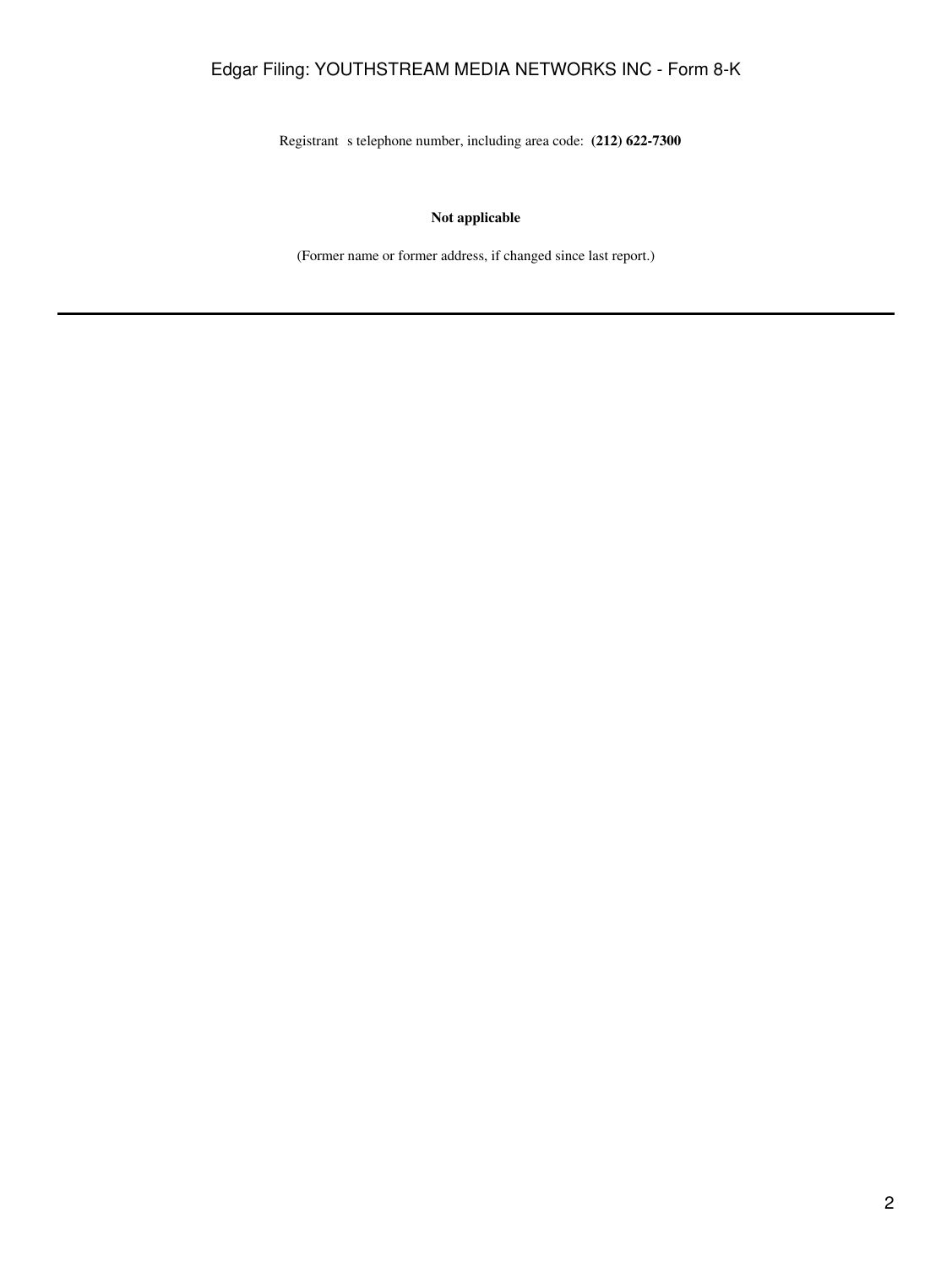### Edgar Filing: YOUTHSTREAM MEDIA NETWORKS INC - Form 8-K

ITEM 5. OTHER EVENTS

Effective June 9, 2003, YouthStream Media Networks, Inc., a Delaware corporation (the Company), and its wholly-owned subsidiaries, Network Event Theater, Inc., a Delaware corporation (Network), and Beyond the Wall, Inc., a Delaware corporation (BTW), entered into an agreement (the Agreement) with the Ravich Revocable Trust of 1989 (Jess M. Ravich, Trustee) (the Ravich Trust) and the United States Small Business Administration as Receiver for Interequity Capital Partners, LP (Interequity).

In conjunction with the restructuring of the Company s promissory notes with an aggregate principal amount of \$18,000,000 in January 2003, BTW had previously issued its promissory notes dated January 24, 2003 in the principal amounts of \$3,000,000 and \$1,000,000 to the Ravich Trust and to Interequity, respectively (the Notes). The Agreement amended the original provisions of the Notes to provide for the following:

1. BTW was replaced by the Company as the issuer of the Notes, and was released from any liability with respect to the Notes.

2. The Ravich Trust and Interequity agreed to convert the Notes from secured to unsecured, and to release their security interest in all of the outstanding common stock of BTW.

3. The Ravich Trust and Interequity agreed to delete all provisions in the Notes requiring the issuer of the Notes to make mandatory prepayments based on the occurrence of certain events.

4. The Ravich Trust and Interequity agreed to delete provisions in the Notes prohibiting the issuer from: (i) incurring any indebtedness for borrowed money; (ii) selling, or entering into any agreement to sell, all or substantially all of the assets or all or substantially all of the capital stock of the issuer; or (iii) entering into any transaction with an affiliate, other than transactions with the Company, Network and/or their successors, that have fair and reasonable terms which are no less favorable to the issuer than would be obtained in a comparable arms-length transaction with a person or entity that is not an affiliate.

#### ITEM 7. FINANCIAL STATEMENTS, PRO FORMA FINANCIAL INFORMATION AND EXHIBITS

c. Exhibits:

A list of exhibits required to be filed as part of this report is set forth in the Index to Exhibits, which immediately precedes such exhibits, and is incorporated herein by reference.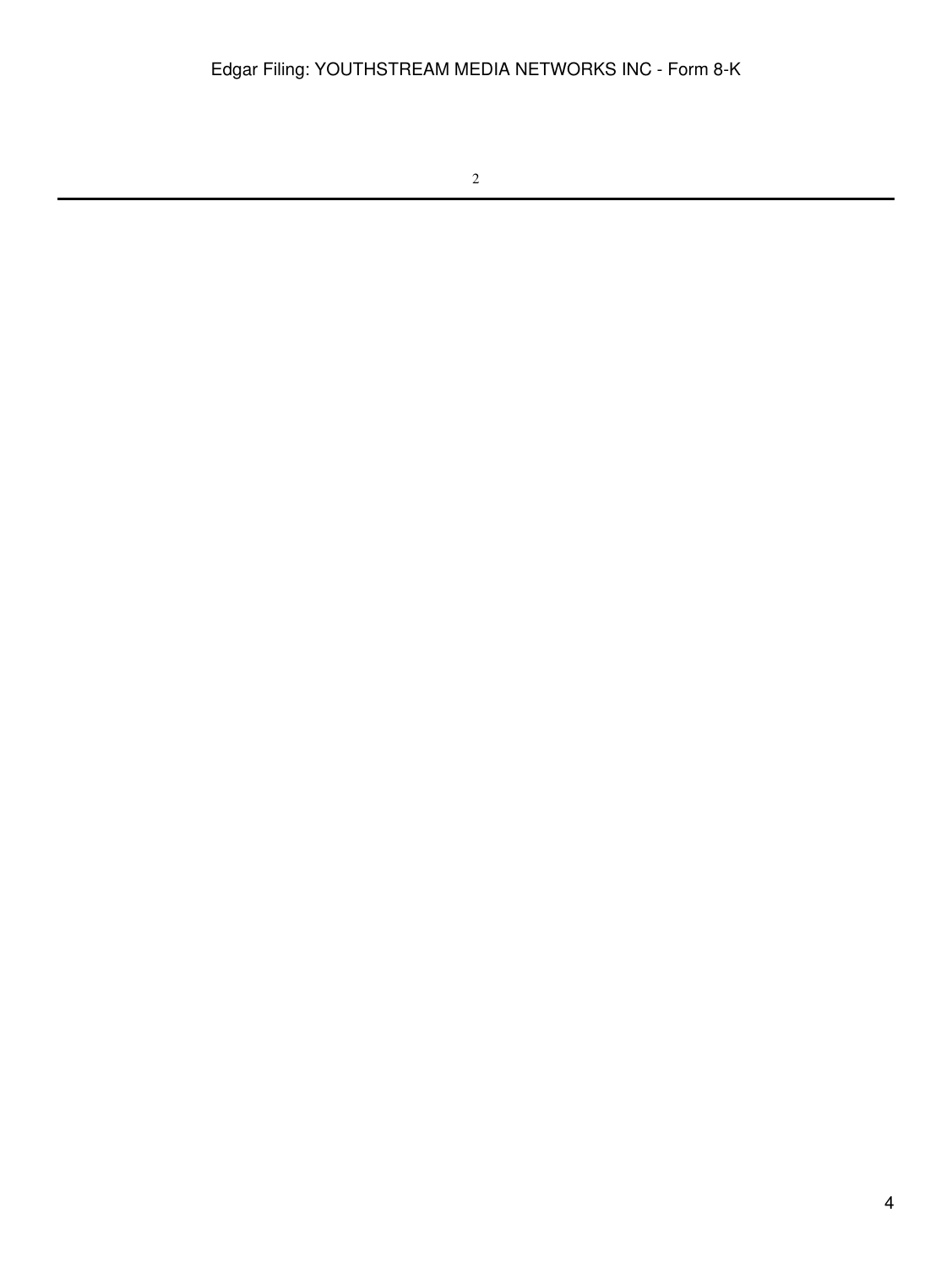## Edgar Filing: YOUTHSTREAM MEDIA NETWORKS INC - Form 8-K

#### SIGNATURES

Pursuant to the requirements of the Securities Exchange Act of 1934, the registrant has duly caused this report to be signed on its behalf by the undersigned hereunto duly authorized.

### YOUTHSTREAM MEDIA NETWORKS, INC. (Registrant)

Date: June 13, 2003 By: /s/ ROBERT N. WEINGARTEN Robert N. Weingarten Chief Financial Officer

3